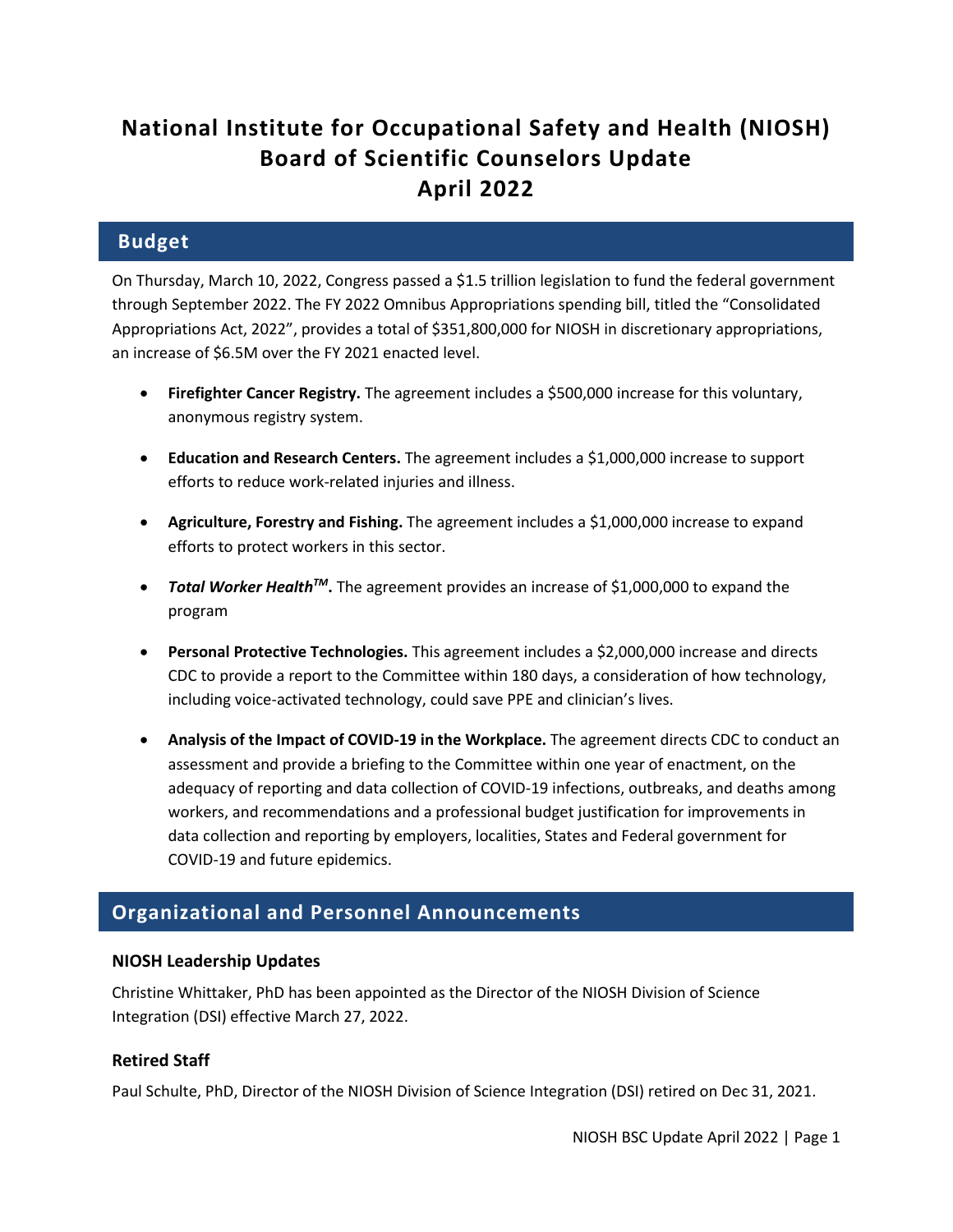### **COVID-19 Response**

NIOSH continues to maintain a significant presence in the federal COVID-19 response. NIOSH has transitioned the activities of the Worker Safety and Health Team (WSHT) back to NIOSH programs. This includes business outreach, technical assistance, personal protective equipment research and approvals, mask research, occupational epidemiology projects, and science and research coordination.

### **Construction Safety and Health**

#### **National Safety Stand-Down to Prevent Falls in Construction**

This year's [National Safety Stand-Down](https://www.osha.gov/StopFallsStandDown/) will take place May 2-6, 2022. The goal of the Stand-Down is to raise awareness to fall hazards and reinforce safe work practices that help prevent fatalities and injuries related to falls. Falls are preventable, and yet falls from elevations remained the leading cause of death in 2020 accounting for 351 of the 1,008 construction fatalities and 645 of the 4,764 fatalities in all industries (BLS data). Although the construction fatal falls represented a nearly 13% decrease from 2019, we must continue to do better in this area. The Stand-Down is an opportunity for employers and workers to have a conversation about training, job hazards, protective methods, speaking up about unsafe conditions, and the company's safety policies, goals and expectations.

#### **National Stand-Down to Prevent Struck-By Incidents**

The 3rd annual [National Stand-Down to Prevent Struck-by Incidents](https://www.cpwr.com/research/research-to-practice-r2p/r2p-library/other-resources-for-stakeholders/struck-by-hazards/) is taking place April 11 – 15, 2022, coordinated by the National Occupational Research Agenda [\(NORA\) Construction Sector Council.](https://www.cdc.gov/nora/councils/const/default.html) This year there will be free webinars on work zone safety, lift zone/heavy equipment safety, and dropped objects to raise awareness on these hazards and what companies can do to prevent these struck-by incidents. Companies are encouraged to conduct a Safety Stand-Down by taking a break to have a [toolbox talk,](https://www.cpwr.com/wp-content/uploads/TT-Planning_a_Lift.pdf) conducting safety equipment inspections, or discussing job specific hazards. Managers are encouraged to plan a stand-down anytime that works best for their workplace.

#### **Prevention through Design Workshops**

With support from NIOSH, Arizona State University (ASU) is hosting a series of five workshops highlighting PtD in Construction as a part of their 5-year [ASU PtD Initiative.](https://ptd.engineering.asu.edu/basic-page-layout/) The next workshop is expected to occur May 25–26<sup>th</sup>, 2022. The first workshop, PtD Workshop 2020: Current and Future [State-of-the-Art on Research, Practice, and Education,](https://ptd.engineering.asu.edu/ptd-workshop-2020-neu/) focused on academia and professional organizations The second workshop, [Prevention through Design as We Move into the Post-COVID Era,](https://ptd.engineering.asu.edu/) held remotely in May of 2021 highlighted the importance of PtD in Construction, considering the changes COVID-19 has forced on the industry. This workshop brought together construction companies and industry organizations, as well as experts from universities, to discuss lessons learned in PtD over the prior year and how they could be translated to future efforts.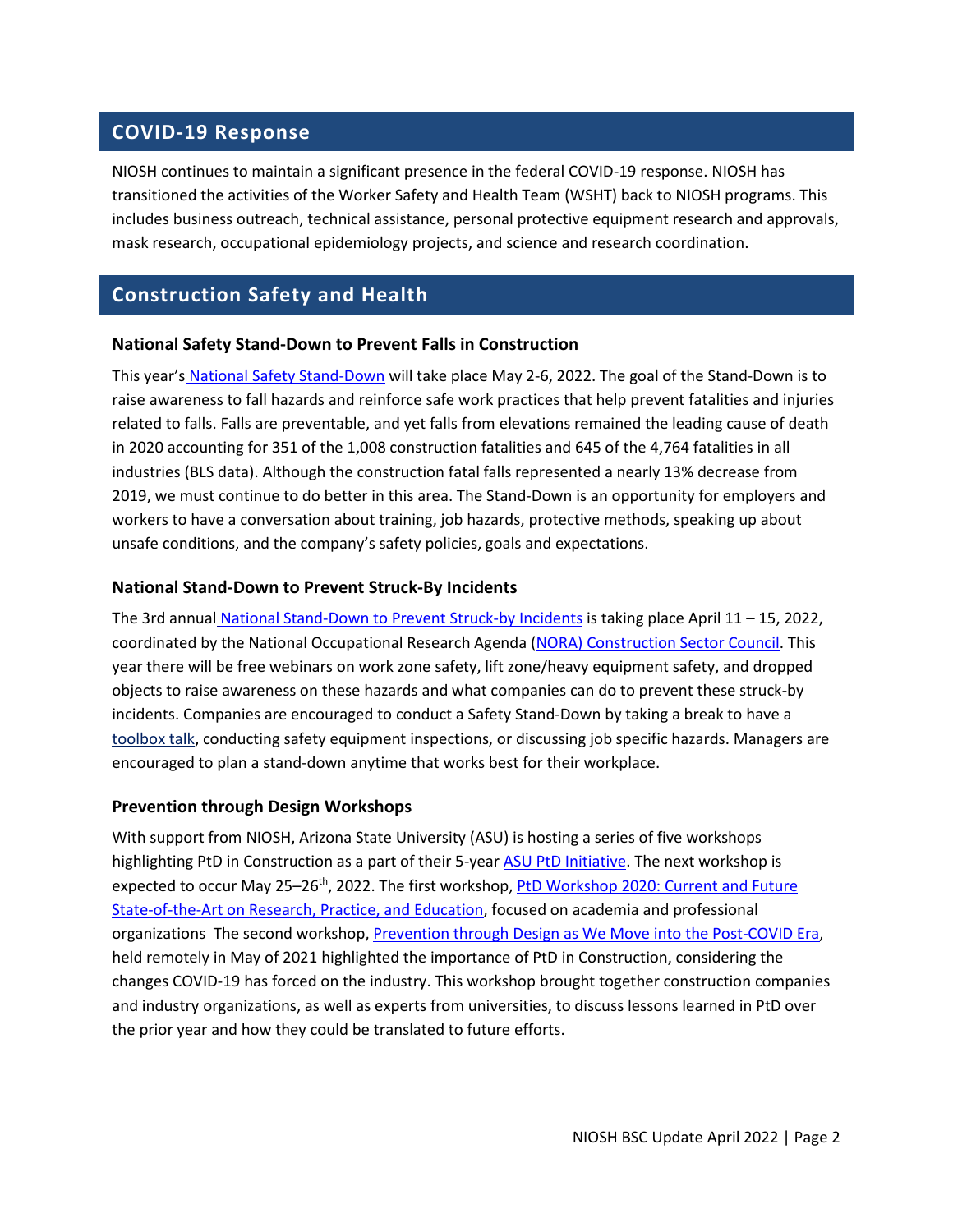# **Division of Field Studies and Engineering (DFSE)**

#### **National Occupational Mortality Surveillance (NOMS) System has Expanded**

The NOMS (National Occupational Mortality Surveillance) system has expanded data available on causes of death by industry and occupation significantly. DFSE collaboration with the CDC National Center for Health Statistics, Division of Vital Statistics and state vital statistics offices has expanded the NOMS (National Occupational Mortality Surveillance) program in the following ways:

- As of calendar year 2022, all 50 states plus New York City are now included, up from 17 states in 2014.
- Lag time has decreased from when deaths occur and when data are available from several years to one.
- The number of researchers that have access to the data has increased by including the new variables in the publicly available Mortality Multiple Cause-of-Death file, with documentation. The 2020 file was released in December 2021.
- NIOSH updated resources (guidelines and website) to help funeral directors collect better raw industry and occupation data as part of death registration.

#### **Occupational Reproductive Epidemiology Program Updates**

The occupational reproductive epidemiology team has conducted many new research collaborations, communication, and training efforts, including:

- Published a [NIOSH Science Blog](https://blogs.cdc.gov/niosh-science-blog/2021/11/03/birth-defects-nail-hair/) summarizing risks of birth defects among nail salon workers and hairdressers;
- Interviewed for a series o[f podcasts hosted by MotherToBaby](https://mothertobaby.org/podcast/) (a non-profit resource hosted by the Organization of Teratology Information Specialists). These podcasts covered research and resources from across NIOSH for pregnant and breastfeeding people concerned about their workplace exposures. The podcast episodes aired on January 21 and February 4 and 18, 2022.
- Began new research projects on birth defects using existing National Birth Defects Prevention Study (NBDPS) data among the children of male firefighters and pregnancy complications (such as pre-eclampsia and gestational diabetes)
- Began another NBDPS study among people holding multiple jobs and working long hours.
- Reached an average of more than 30,000 unique visitors per month for the NIOSH Reproductive [Health in the Workplace topic](https://www.cdc.gov/niosh/topics/repro/default.html) pages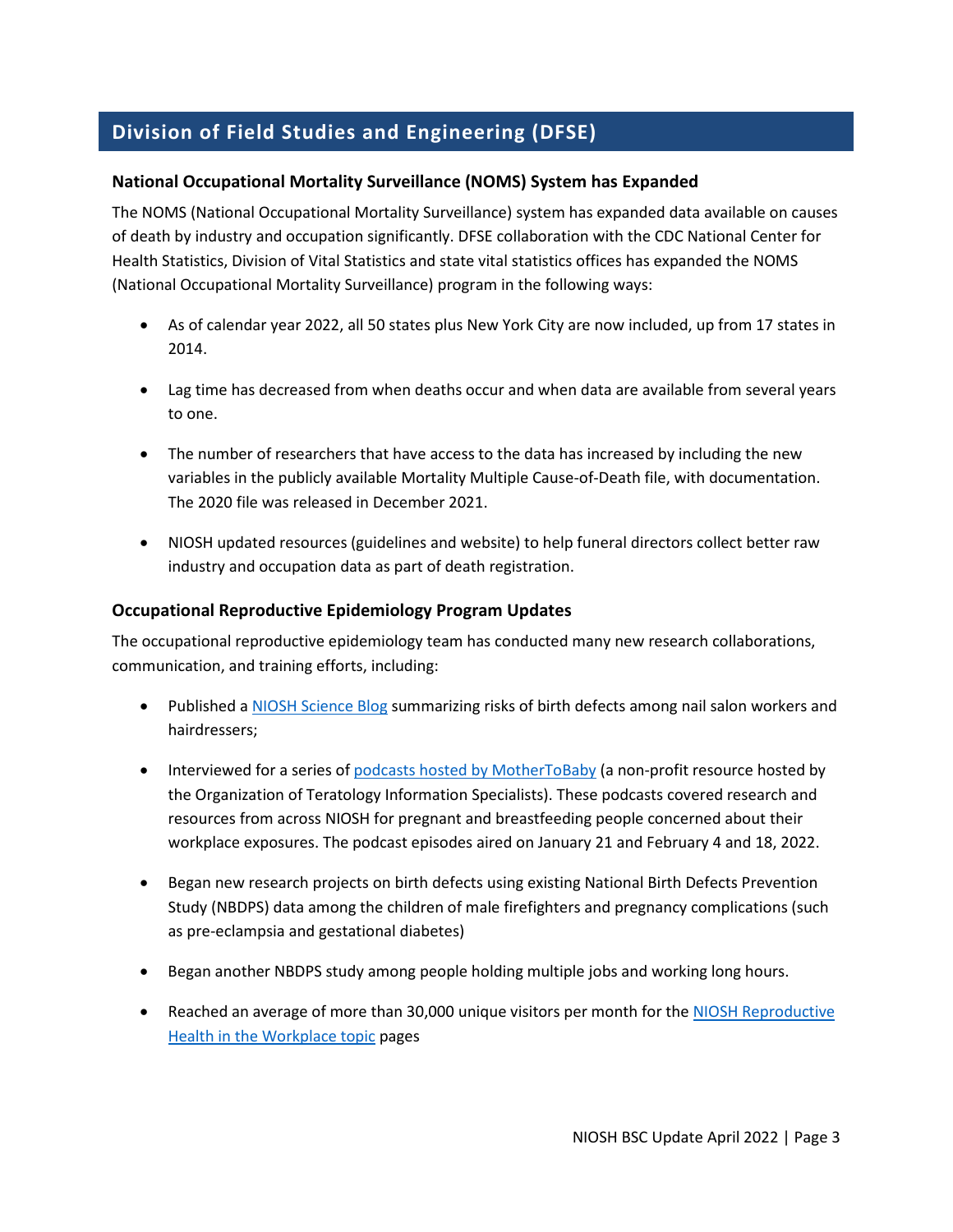### **HHE Reports Released Concerning Occupational Exposures to Opioids in a City Fire and Police Departments**

The NIOSH Health Hazard Evaluation (HHE) Program recently released two final reports concerning occupational opioid exposures in city fire and police departments. For the [police department,](https://www.cdc.gov/niosh/hhe/reports/pdfs/2018-0015-3383.pdf) city government and police department managers were concerned about possible exposures among police officers who encountered illicit drugs, including opioids, when completing their work duties. At the time of the request, several police officers had reported health effects after possible exposure to suspected opioids at work. Fo[r the fire department,](https://www.cdc.gov/niosh/hhe/reports/pdfs/2018-0015-3384.pdf) city management representatives expressed concerns about possible unintentional exposure to opioids among firefighters during first responder activities. Additionally, city and fire department officials were concerned about how responding to the opioid epidemic might affect the mental health of firefighters, who also provide emergency medical services for the city. Recommendations were provided to both departments.

#### **ISO Standard 11228.1 Adds Guidance on Lifting Exposure Limits Based on NIOSH Work**

The NIOSH Musculoskeletal Health (MUS) Program partnered with an ISO technical committee to update the ISO Standard 11228-1 (Manual handling part 1: Lifting, Lowering and Carrying) by adding clear guidance on the use of the ISO lifting risk metrics based on 30 years of NIOSH research work on the Revised NIOSH Lifting Equation. The partnership resulted in an [important systematic review paper,](https://www.sciencedirect.com/science/article/pii/S0003687018307324) which was subsequently used as the basis for updating the [ISO standard.](https://www.iso.org/standard/76820.html) The new content (Annex D2., table D1 and Annex I of the ISO standard) came from the review paper. The updated ISO standard has been included in many ergonomic training materials and adopted by the European Committee for Standardization (CEN) and many countries as their national standards, such as Italy, Spain, the Netherlands and Brazil. In the absence of a national standard, many industry stakeholders in the United States use the updated ISO standard to protect workers from lifting-related lower back pain.

# **Division of Science Integration (DSI)**

#### **Second Annual Prevention through Design Award Announced**

The nomination process and instructions for the 2nd annual [Prevention through Design \(PtD\) Award](https://www.cdc.gov/niosh/topics/ptd/award/default.html) are now available on the NIOSH PtD website. In 2021[, NIOSH,](https://www.cdc.gov/niosh/updates/upd-07-14-21.html) the [National Safety Council,](https://www.nsc.org/newsroom/new-award-recognizes-prevention-through-design) and the [American](https://www.assp.org/news/new-award-recognizes-prevention-through-design)  [Society of Safety Professionals](https://www.assp.org/news/new-award-recognizes-prevention-through-design) created a new Prevention through Design (PtD) award to recognize individuals, teams, businesses, or other organizations that have improved worker safety and health by designing-out hazards or contributing to the body of knowledge that enables PtD solutions. The occupational safety and health community is invited to submit nominations by May 2, 2022, to tell us how PtD principles have been used in or have advanced their work or the work of others[.](http://www.cdc.gov/niosh/topics/ptd/award%202) 

#### **Biopsychosocial Model of Health**

The Occupational Health Equity program published a commentary entitled ["Health Equity and a](https://www.mdpi.com/1660-4601/19/1/349)  [Paradigm Shift in Occupational Safety and Health"](https://www.mdpi.com/1660-4601/19/1/349) with authors from both the Division of Science Integration and Western States Division. The manuscript indicates that reducing health inequities will require a paradigm shift from a biomedical to biopsychosocial model of health\*. The field needs to

NIOSH BSC Update April 2022 | Page 4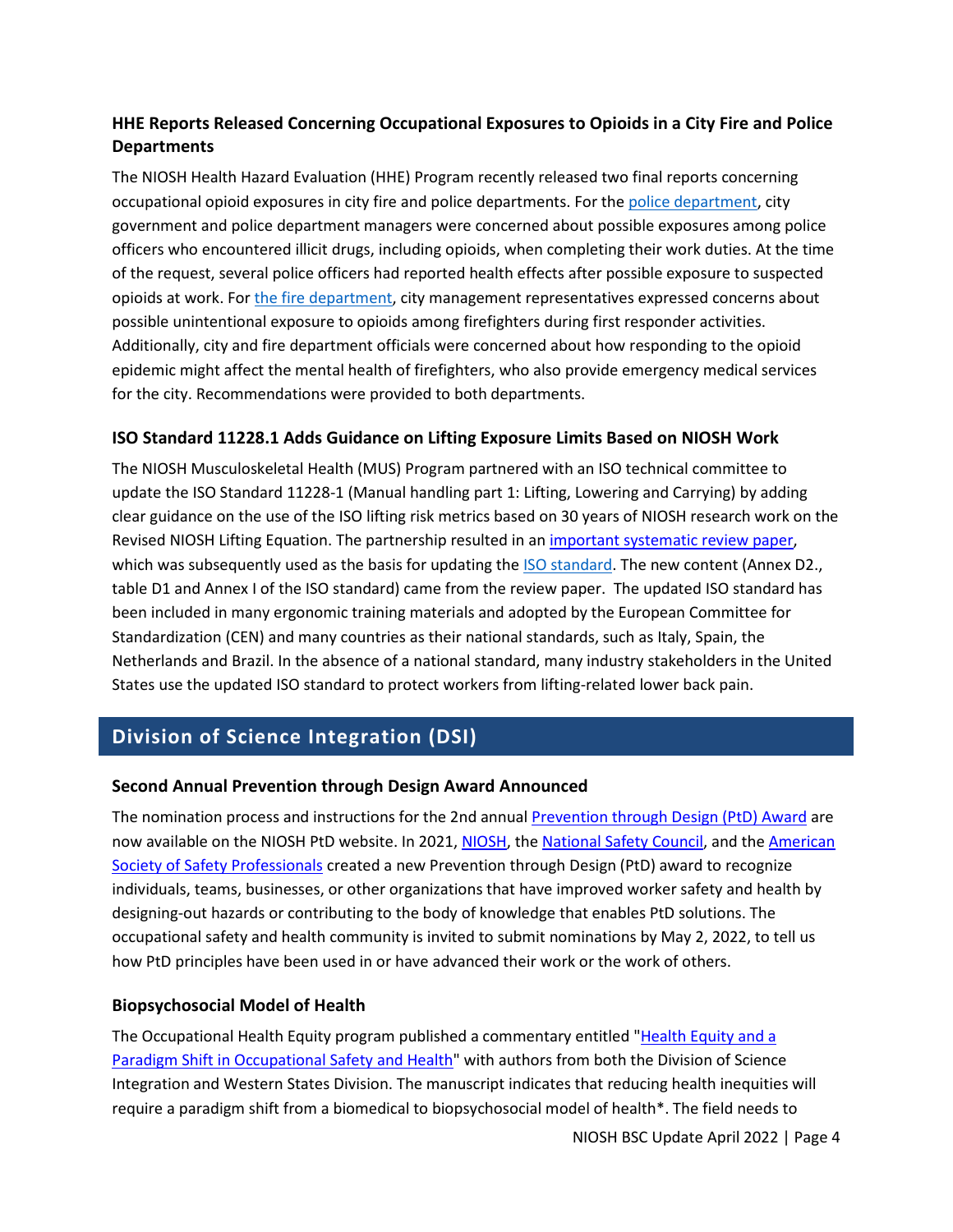promote more health equity focused research, integrate inclusive research practices, and further develop our understanding of work as a fundamental determinant of health inequities. It includes a conceptual framework that helps identify exclusionary research practices (structural invisibility, institutionalized exclusion, and unexamined assumptions) which contribute to some groups benefiting more than others from occupational safety and health research and practice. The commentary concludes with a discussion of the importance of integrating more social scientists into the field through direct hires, increased collaboration, and foregrounding a social perspective through representation in internal and external leadership positions. This commentary contributes to the growing interest in work, health, and inequity and adds to the discussion of how we can institutionalize a health equity perspective and biopsychosocial approach to occupational safety and health.

\* A biopsychosocial approach explores the dynamic, multidirectional interactions between biological phenomena, psychological factors, and social contexts, and can be a tool for both deeper understanding of the social determinants of health and advancing health equity.

# **Division of Safety Research (DSR)**

#### **National Survey of Law Enforcement Officer Anthropometry**

NIOSH investigated anthropometric changes of US law enforcement officers (LEOs), comparing the differences between existing LEO data and civilian anthropometry and identifying the magnitude of differences in body dimensions measured with gear versus semi-nude. The best available anthropometric dataset of LEOs from 46 years ago has largely become outdated due to the absence of anthropometric data for female LEOs and lack of LEO measurements with gear. The authors found that male LEO body size and shape have evolved over the past 46 years: an increase of 12.2 kg in body weight, 90 mm in chest circumference, and 120 mm in waist circumference. No previous comparison data were available for female LEOs. Compared to civilians, both male and female LEOs have a larger upper body build. LEO gear added 91 mm in waist breadth for men and 120 mm for women, and 11 kg in weight for men and 9 kg for women. The study demonstrated that equipment design based on existing civilian datasets or the 46-year-old male-only LEO dataset does not accommodate the current LEO population. The new data fill an important gap for LEO body gear, vehicle console, and vehicle ingress/egress design.

#### **FFFIPP/FACE Report Slides**

The Fire Fighter Fatality Investigation and Prevention Program (FFFIPP) and the Fatality Assessment Control and Evaluation (FACE) program have developed "report slides" in an effort to increase dissemination of fatality investigation findings. The "report slides" are a companion product derived from published FFFIPP and FACE reports, offering a concise slideshow that summarizes the incident, key contributing factors, and recommendations to prevent similar incidents. They were designed to be shared with firefighters, command staff, workers, and employers in high-risk industries.

The FFFIPP recently published three report slides: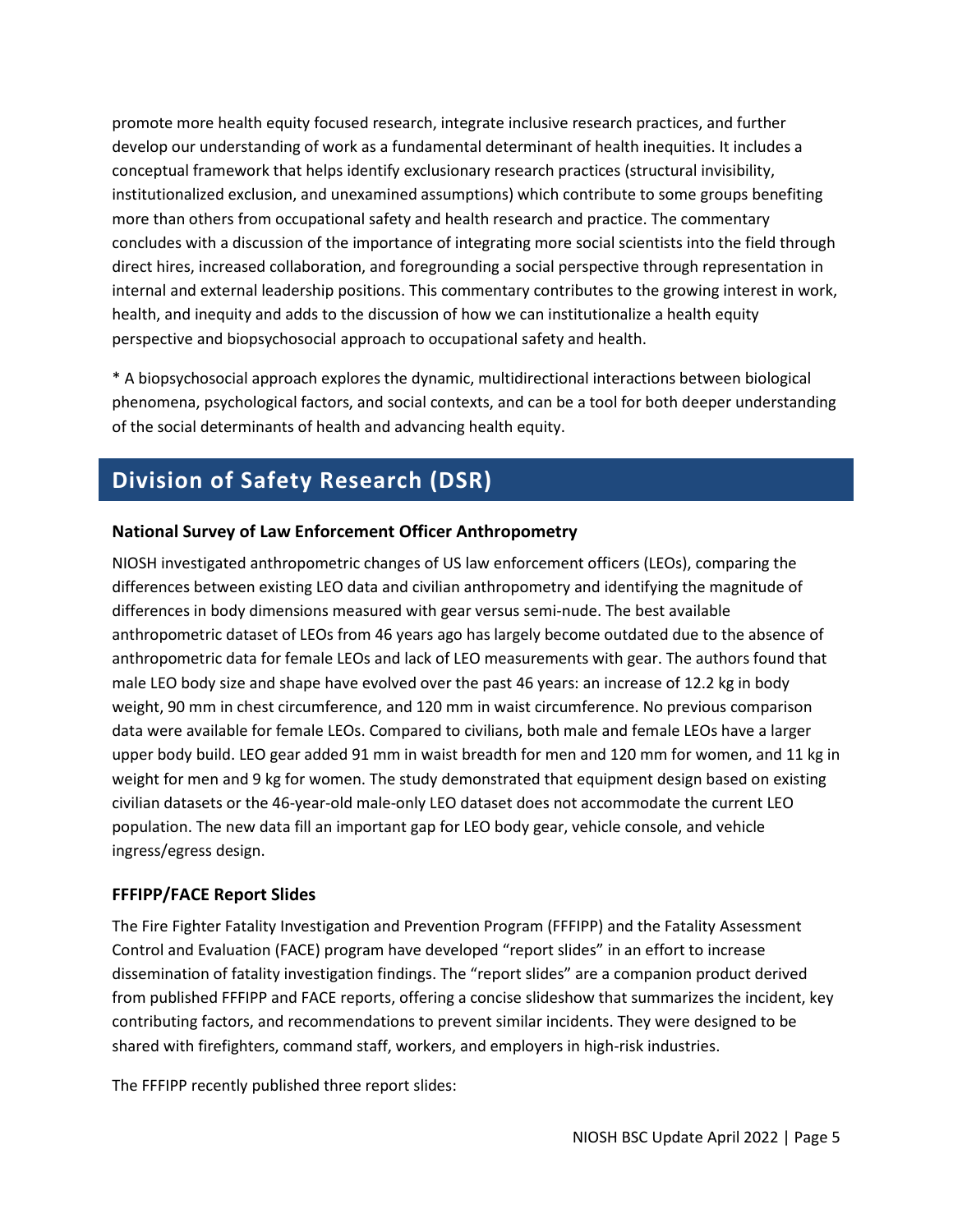- [One Firefighter Dies and Another Injured in Natural Gas Line Explosion, Wisconsin](https://www.cdc.gov/niosh/fire/pdfs/face201812V.pdf)
- Career Firefighter/SCUBA Diver Drowns While Searching for Civilian in an Industrialized River, [Illinois](https://www.cdc.gov/niosh/fire/pdfs/face201809V.pdf)
- [Career Lieutenant Killed in Building Collapse While Fighting Row House Fire, Pennsylvania](https://www.cdc.gov/niosh/fire/pdfs/face201803V.pdf)

The FACE program recently published four report slides:

- [Oil and Gas Delivery Driver Crushed Between a Dozer and a Semi-truck While Connecting](https://www.cdc.gov/niosh/face/pdfs/full201501V.pdf)  [Towline, West Virginia](https://www.cdc.gov/niosh/face/pdfs/full201501V.pdf)
- [Laborer, Pipefitter, and Utility Foreman Crushed by Falling Block Wall –](https://www.cdc.gov/niosh/face/pdfs/full201402V.pdf) Tennessee (Spanish [version also available\)](https://www.cdc.gov/spanish/niosh/face/pdfs/FACE2014-02Extension-sp.pdf)
- [City Electric Maintenance Worker Electrocuted While Installing Lines for](https://www.cdc.gov/niosh/face/pdfs/full201901V.pdf) Security Cameras, Ohio
- Officer Struck by a Motorhome While Establishing Temporary Traffic Control on Interstate, [Tennessee](https://www.cdc.gov/niosh/topics/leo/pdfs/l201601V.pdf)

#### **Motor Vehicle Safety at Work**

The Center for Motor Vehicle Safety (CMVS) published communication materials related to law enforcement, marijuana, and young drivers. The CMVS released

- A [fact sheet](https://www.cdc.gov/niosh/docs/2021-122/) and [graphics t](https://www.cdc.gov/niosh/topics/leo/graphics.html)o highlight results from a study evaluating the Las Vegas Metropolitan Police Department's safe driving program. The study found that the program significantly reduced collisions and injuries, and saved the department over \$1 million.
- A [trade journal article,](https://www.policechiefmagazine.org/focus-on-officer-wellness-prevent-struck-by-incidents-at-crash-scenes/?ref=6dd4e18b82f73716c9df077f17e38bea) in collaboration with the FACE program, summarizing key steps that law enforcement officers should take to lower their risk of being struck by a passing vehicle while outside their stopped patrol vehicles.
- A [CDC Feature](https://www.cdc.gov/niosh/newsroom/feature/marijuana-and-driving.html) highlighting the importance of managing motor vehicle crash risks associated with marijuana impairment – particularly as more states legalize the substance's medical and recreational use. Other than alcohol, marijuana is the most frequently reported drug found in post-crash testing.
- A [NIOSH Science Blog post w](https://blogs.cdc.gov/niosh-science-blog/2021/10/18/teen-drivers/)ith recommendations to set workplace policies and programs that promote safe driving for young workers in support of National Teen Driver Safety Week.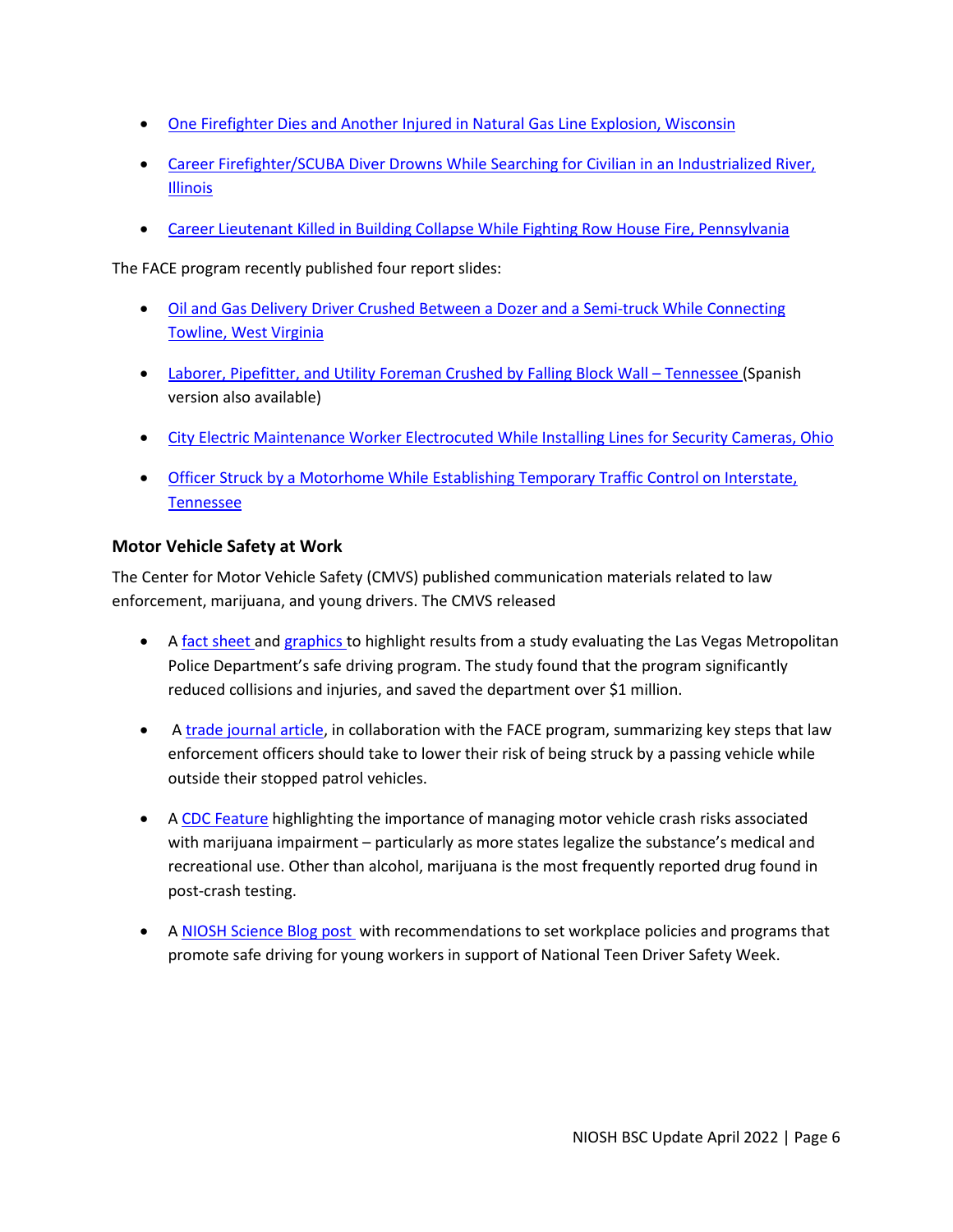# **Health Effects Laboratory Division (HELD)**

#### **Source Control**

A unique system was developed that used a robotic simulator that can cough or exhale surrogate aerosols to simulate a person with COVID-19. Over 25 different types of medical, cloth masks, and gaiters were assessed [\[Lindsley et al 2021a,](https://doi.org/10.1080/15459624.2021.1939879) [Lindsley et al 2021b;](https://doi.org/10.1080/02786826.2021.1933377) [Lindsley et al 2021c;](https://doi.org/10.1080/02786826.2020.1862409) Blachere et al [2022\]](https://doi.org/10.1016/j.ajic.2021.10.041). A variety of ways to improve the fit of a mask and to improve its ability to block up to 95% of aerosols from an infected person were tested. HELD investigated the protection obtained when everyone wore a mask, the concept referred to as Universal Masking. This was addressed by using multiple simulators to represent masked and unmasked persons in a small room. Universal masking with tightly fitting masks was the most effective measure and reduced exposure to the recipient by up to 96% [\[Brooks et al 2021\]](https://www.cdc.gov/mmwr/volumes/70/wr/mm7007e1.htm?s_cid=mm7007e1_w).

#### **Ventilation**

The role of room ventilation to mitigate the amount of aerosol particles was evaluated [Lindsley et al [2021;](https://www.cdc.gov/mmwr/volumes/70/wr/mm7027e1.htm?s_cid=mm7027e1_w) [Coyle et al 2021;](https://www.mdpi.com/1999-4915/13/12/2536) [Coyle et al 2022\]](https://onlinelibrary.wiley.com/doi/10.1111/ina.12987). These experiments were performed in the small chamber and in a mid-size NIOSH conference room to simulate exposures of people in a meeting room or school classroom. Multiple configurations of the source simulator and breathing simulators were used to represent a speaker and meeting participants. The ventilation in the room was varied over a wide range by adjusting the room HVAC system and supplementing the ventilation with commercially available HEPA air cleaners and homemade air cleaners. Exposure to exhaled aerosols over 45 minutes was reduced by 78% by increasing ventilation alone and was further reduced to 94% when increased ventilation was combined with universal masking.

### **National Personal Protective Technology Laboratory (NPPTL)**

#### **Notice of Proposed Rulemaking (NPRM)**

NIOSH is developing a Notice of Proposed Rulemaking (NPRM) to incorporate a newly published consensus standard to allow the National Institute for Occupational Safety and Health (NIOSH) to test the fit characteristics of air-purifying, particulate-only half-facepiece respirators as part of NIOSH's respirator approval process. The new standard, F3407 - 20 Standard Test Method for Respirator Fit Capability for Negative-Pressure Half-Facepiece Particulate Respirators was developed by ASTM International in collaboration with the NIOSH NPPTL. This standard would be incorporated by reference into 42 Code of Federal Regulations, Part 84, which is the existing regulation for both filtering facepiece respirators and elastomeric half mask respirators equipped with particulate filters, as well as other types of NIOSH-approved respirators.

NIOSH expects that this action will result in improved respiratory protection for healthcare workers, emergency responders, and other types of workers who rely on respirators to protect themselves from workplace particulate and aerosol hazards, including novel aerosolized infectious viruses such as SARS-CoV-2. With a regulatory requirement to assess fitting characteristics, HHS also believes this action will

NIOSH BSC Update April 2022 | Page 7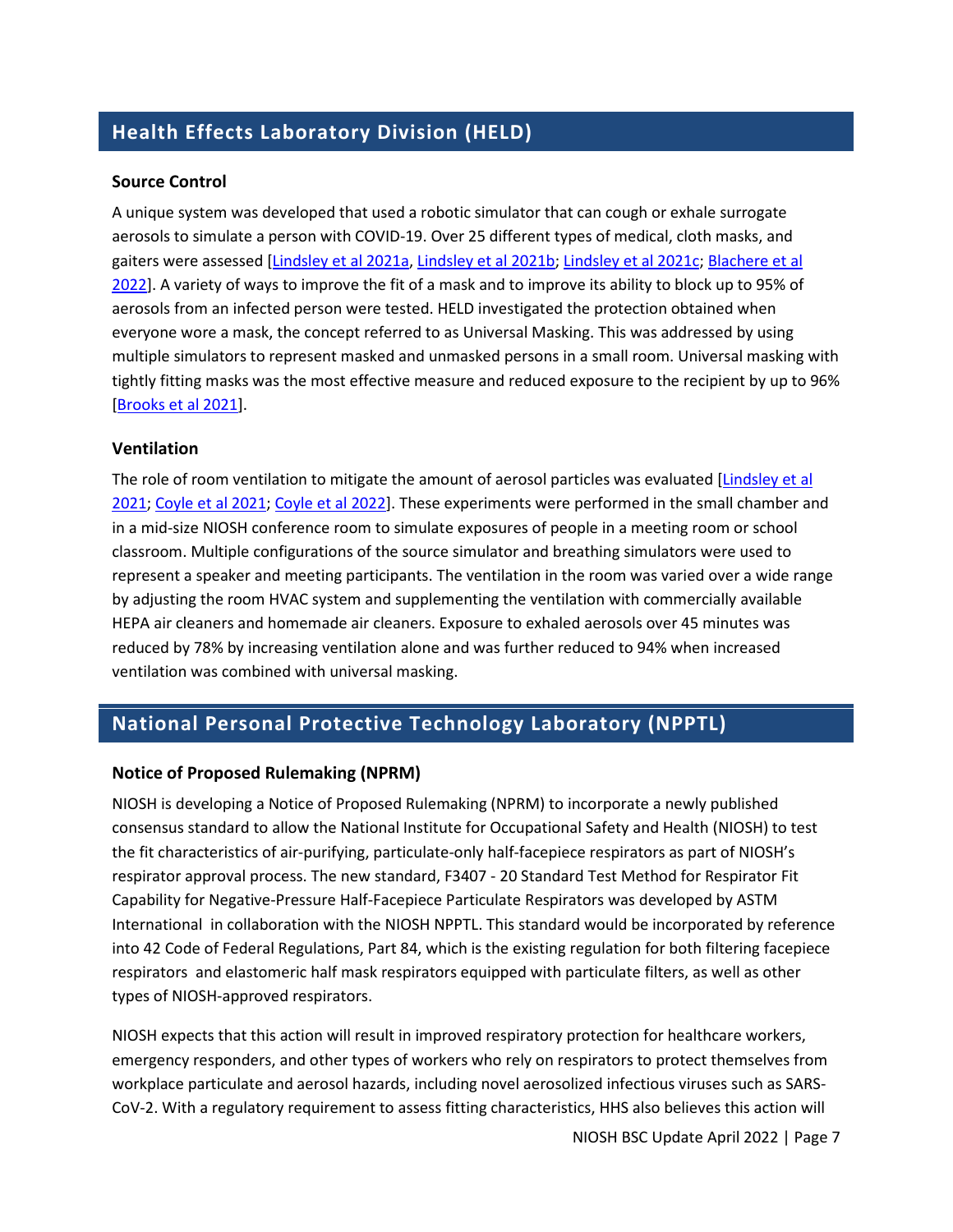reduce unnecessary burden, including costs and time, placed on respiratory protection program administrators to select and purchase several models and sizes of respirators to ensure their workers are properly fitted.

#### **Precision Study in support of ASTM**

The ASTM process indicates that after a test method is introduced, a study to determine precision of the method is appropriate.

The objective of the study is to evaluate respiratory fit capability (RFC) for NIOSH-approved respirators using the ASTM F3407-20 Standard test method. NIOSH will be one of several laboratories involved in the study. The RFC data collected will be provided to ASTM International, where ASTM will calculate the precision values for the RFC method through calculation of the variance and standard deviation using the overall RFC factors across all respirators evaluated.

#### **Additional Research Studies**

As one research study, non-NIOSH-approved respirators certified to international standards (e.g., KN95, FFP2) will be evaluated for RFC. Specifically, respirators will include those that the FDA authorized for use by healthcare workers under the Emergency Use Authorization and where filtration performance was evaluated by NIOSH as part of its international respirator assessments. Unlike nearly all NIOSHapproved filtering facepiece respirators that use head straps, international respirators that use ear loops as the head suspension will be evaluated for RFC, which will inform how well these types of ear loopstyle head suspensions fit the general population, further informing NIOSH Respirator Approval Program activities.

# **Respiratory Health Division (RHD)**

#### **Aerosol exposures in Dental Personnel**

Dental personnel are considered high risk for exposure to SARS-CoV-2 due to their close proximity to patient's mouths and many aerosol generating procedures performed routinely in dentistry. Source controls such as dental evacuation systems capture aerosol at the mouth of the patient and minimize its wider distribution within the dental operatory or dental clinic where it could be potentially inhaled by other personnel or bystanders. However, the efficiency of source controls at mitigating aerosol exposure has not been thoroughly evaluated. To address this need, RHD staff collaborated with West Virginia University's School of Dentistry to assess the efficacy of source controls during two simulated dental procedures in [a recent publication.](https://www.tandfonline.com/doi/full/10.1080/15459624.2022.2053140) Additionally, RHD staff were awarded just-in-time funding for a COVID-related project that expands upon their recent work.

### **Characterization of bacterial and fungal microbiomes in schools and their associations with health effects in teachers**

RHD school studies characterize microbial ecology in school classrooms by analyzing bacterial and fungal DNAs in environmental samples such as floor and settled dust or air samples. A [recent publication](https://microbiomejournal.biomedcentral.com/track/pdf/10.1186/s40168-020-00954-2.pdf) about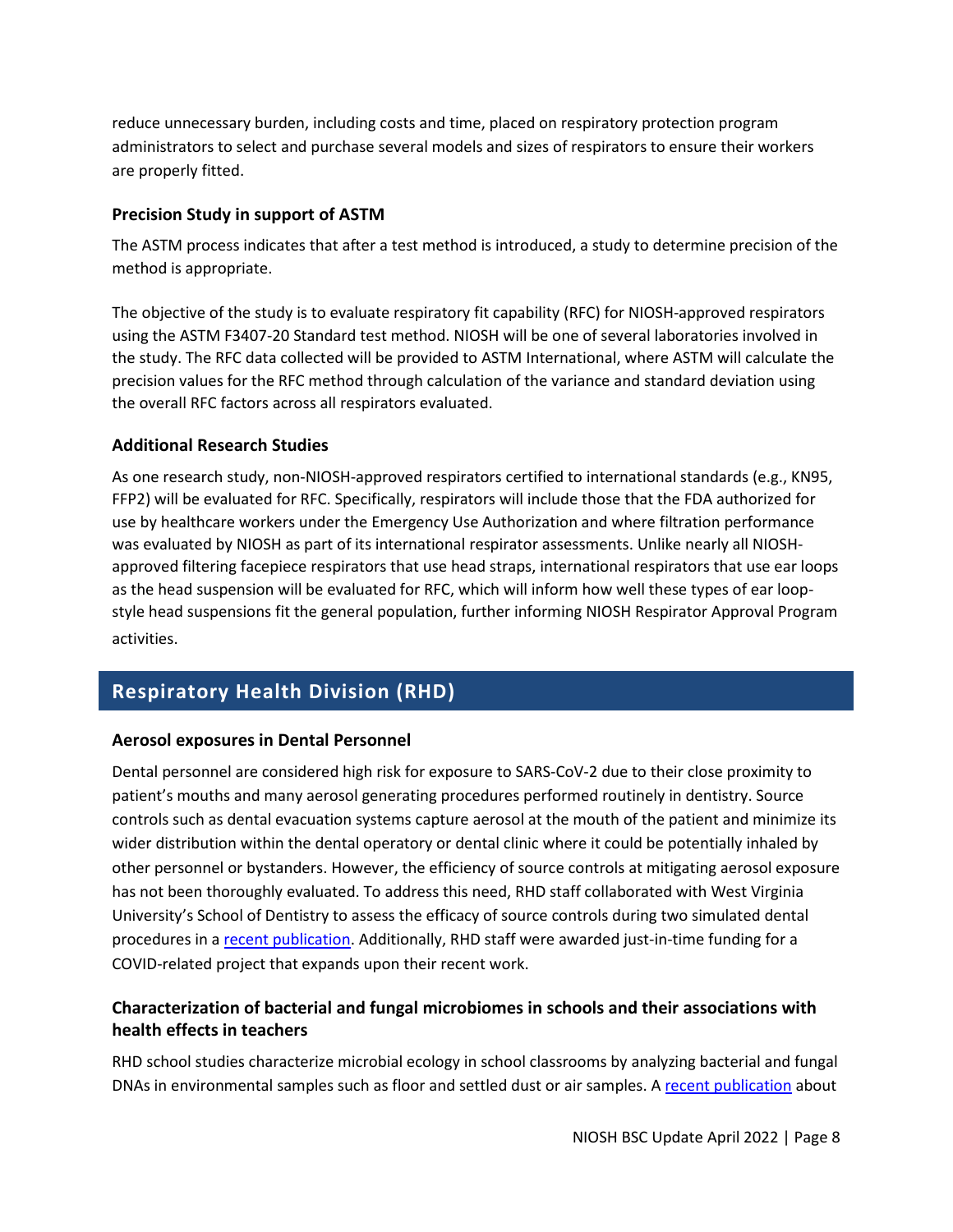bacterial community assemblages in 50 schools in the United States indicated that the next generation sequencing method revealed much more diverse bacterial taxa (more than 2,000 species) in floor dust than previously known with the traditional culture method. The study of 50 schools also demonstrated that yeasts substantially contributed to school fungal microbiome. These characterizations will help us examine the associations between bacterial or fungal microbiomes and respiratory health collected in school staff.

#### **CDC COVID-19 Ventilation Team**

RHD staff remain a key part of the CDC COVID-19 Ventilation Team. The team recently worked with colleagues from other federal agencies to help develop the National COVID [19 Preparedness Plan](https://www.whitehouse.gov/wp-content/uploads/2022/03/National-COVID-19-Preparedness-Plan.pdf) released by the White House earlier this month. They have also provided input to the EPA on the forthcoming *Clean Air in Buildings Checklist*, outlined in the plan, that building owners/operators can use to improve indoor air quality through effective ventilation interventions. The team is probably best recognized for contributions to ventilation guidance to federal and state entities, private employers, employees, and unions. The team shared their expertise by giving 25 webinars and presentations and over 1000 informal consultations. They reviewed over 50 documents for scientific and technical content for CDC and other federal agencies.

# *Total Worker Health***® (TWH)**

#### **3rd International Symposium to Advance** *Total Worker Health*

The 3rd [International Symposium to Advance](https://www.cdc.gov/niosh/TWH/symposium.html) *Total Worker Health* will be held at the NIH Natcher Center October 11-14, 2022 in Bethesda. The theme is "Shaping Work Now And In The Future". Participants will present and discuss research, best practices and practical approaches to improving the overall wellbeing of the US and global workforce. Keynote speakers from the US Surgeon General, CDC and NIH as well as experts in the safety and health fields are expected.

#### **TWH Professional Society**

A new TWH Professional Society is being developed collaboratively with NIOSH, the University of Colorado Center for Health, Work, and Environment and a 15 member steering committee representing academia, professional societies, government, business and labor. The society will provide a new avenue for the emerging discipline of Total Worker Health to thrive, gain independence, and serve a growing number of researchers, practitioners and students in this field. The launch of the society will coincide with the 3<sup>rd</sup> TWH International Symposium in October 2022 and open for membership. In the future we anticipate the launch of an online TWH journal featuring peer reviewed articles on TWH, and other inter-disciplinary training and capacity building opportunities.

#### **Workplace Supported Recovery**

NIOSH is continuing its efforts to address substance misuse and support workers in the initiation and maintenance of recovery. As substance use patterns and trends have evolved, particularly in the midst of the COVID-19 pandemic, so has the NIOSH approach as we've begun to focus more broadly on issues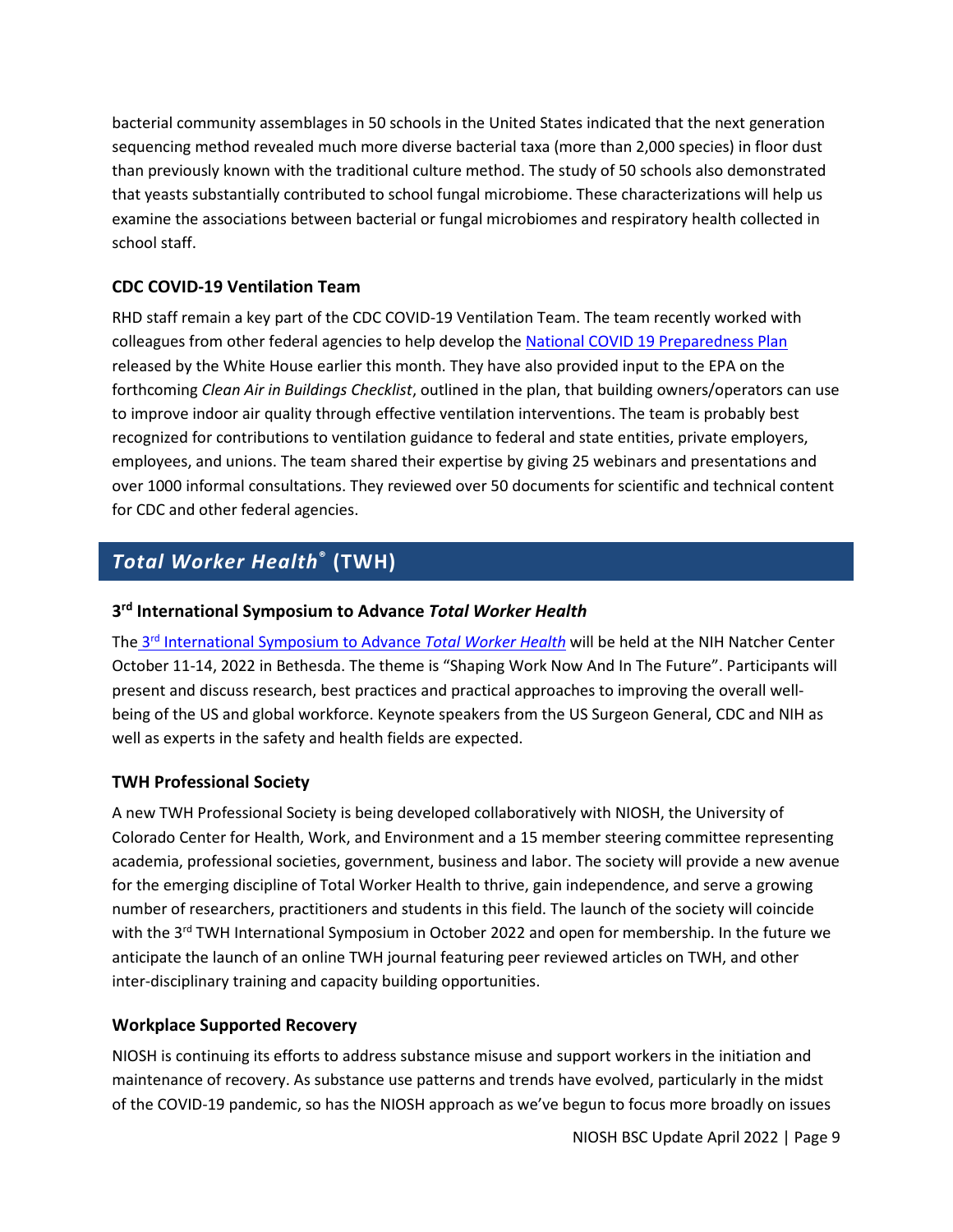related to substance use, to include polysubstance use, stimulants, and cannabis, as well as workplace impairment and [Workplace Supported Recovery.](https://www.cdc.gov/niosh/topics/opioids/wsrp/default.html) NIOSH is also participating in an Interagency Working Group headed by the Office of National Drug Control Policy (ONDCP) and the Domestic Policy Council (DPC) entitled "Recovery-Ready Workplaces" to identify and drive policy actions that facilitate employment opportunities for people in or seeking recovery from substance use disorders and promote the adoption of recovery-ready workplace policies.

### **Western States Division (WSD)**

#### **Wildland Firefighter Exposure and Health Effects**

The [wildland firefighter exposure and health effect](https://doi.org/10.1093/annweh/wxab117) (WFFEHE) study was a 2-year repeated-measures study to investigate occupational exposures and acute and subacute health effects among wildland firefighters. The WFFEHE cohort included fire personnel ages 18-57 from six federal wildland firefighting crews in Colorado and Idaho during the 2018 and 2019 fire seasons. Study components assessed cardiovascular health, pulmonary function and inflammation, kidney function, workplace exposures, and noise-induced hearing loss. Forthcoming WFFEHE study results will contribute to the scientific evidence regarding occupational risk factors and exposures that can impact wildland firefighter health over a season and across two wildland fire seasons. This research is anticipated to lead to the development of preventive measures and policies aimed at reducing risk for wildland firefighters and aid in identifying future research needs for the wildland fire community.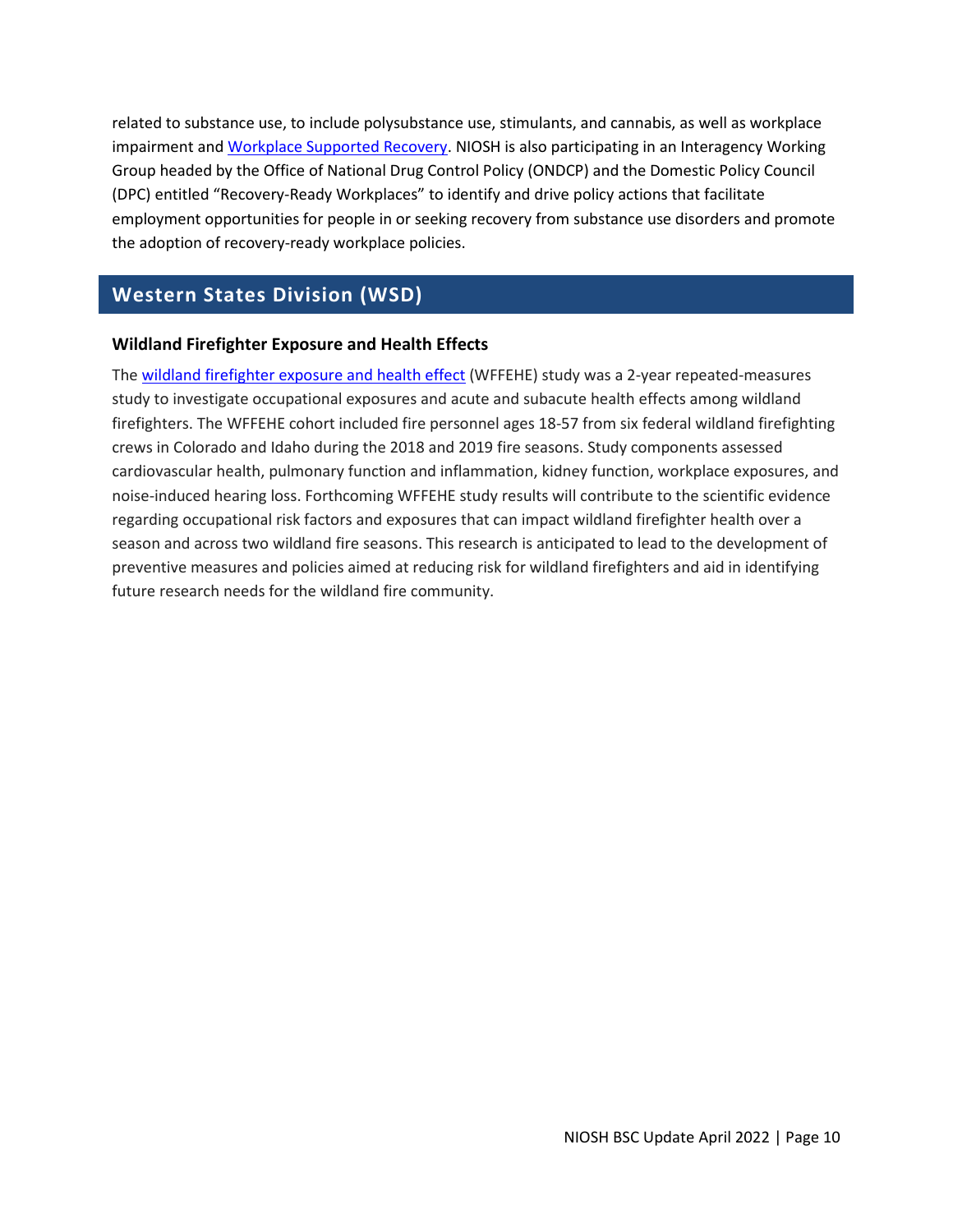# **Social Presence Statistics**

NIOSH continues to expand its presence on social networks*.*

| <b>Social Media and Public</b><br><b>Outreach Accounts and Services</b> | February 2021                         | February 2022                                                                          |
|-------------------------------------------------------------------------|---------------------------------------|----------------------------------------------------------------------------------------|
| Facebook                                                                | 155,000 likes                         | 190,109 followers (Facebook<br>updated to a new equivalent<br>metric starting in 2022) |
| Twitter                                                                 | @NIOSH account 302,666                | @NIOSH account 297,884*<br>Twitter is continuously deleting<br>inactive accounts       |
| Instagram                                                               | 11,253 followers                      | 47,351 followers                                                                       |
| YouTube                                                                 | 250 videos, 26,266 views              | 290 videos, 25,586 views                                                               |
| LinkedIn                                                                | 1,136 members                         | 1,309 members                                                                          |
| <b>Website Views</b>                                                    | 3,234,063 site views in Feb<br>2021   | 2,793,634 site views in Feb 2022                                                       |
| eNews Subscribers                                                       | 45,183                                | 40,203* CDC removes<br>duplicates or invalid emails<br>monthly                         |
| <b>TWH Subscribers</b>                                                  | 42,775                                | 39,523* CDC removes<br>duplicates or invalid emails<br>monthly                         |
| <b>Science Blog</b>                                                     | Total blog entries: 680               | Total blog entries: 786                                                                |
|                                                                         | Total comments: 9,442                 | Total comments: 10,118                                                                 |
|                                                                         | Blog site views (Feb 2021):<br>76,768 | Blog site views (Feb 2022):<br>71,177                                                  |

\* Twitter is actively deleting inactive accounts